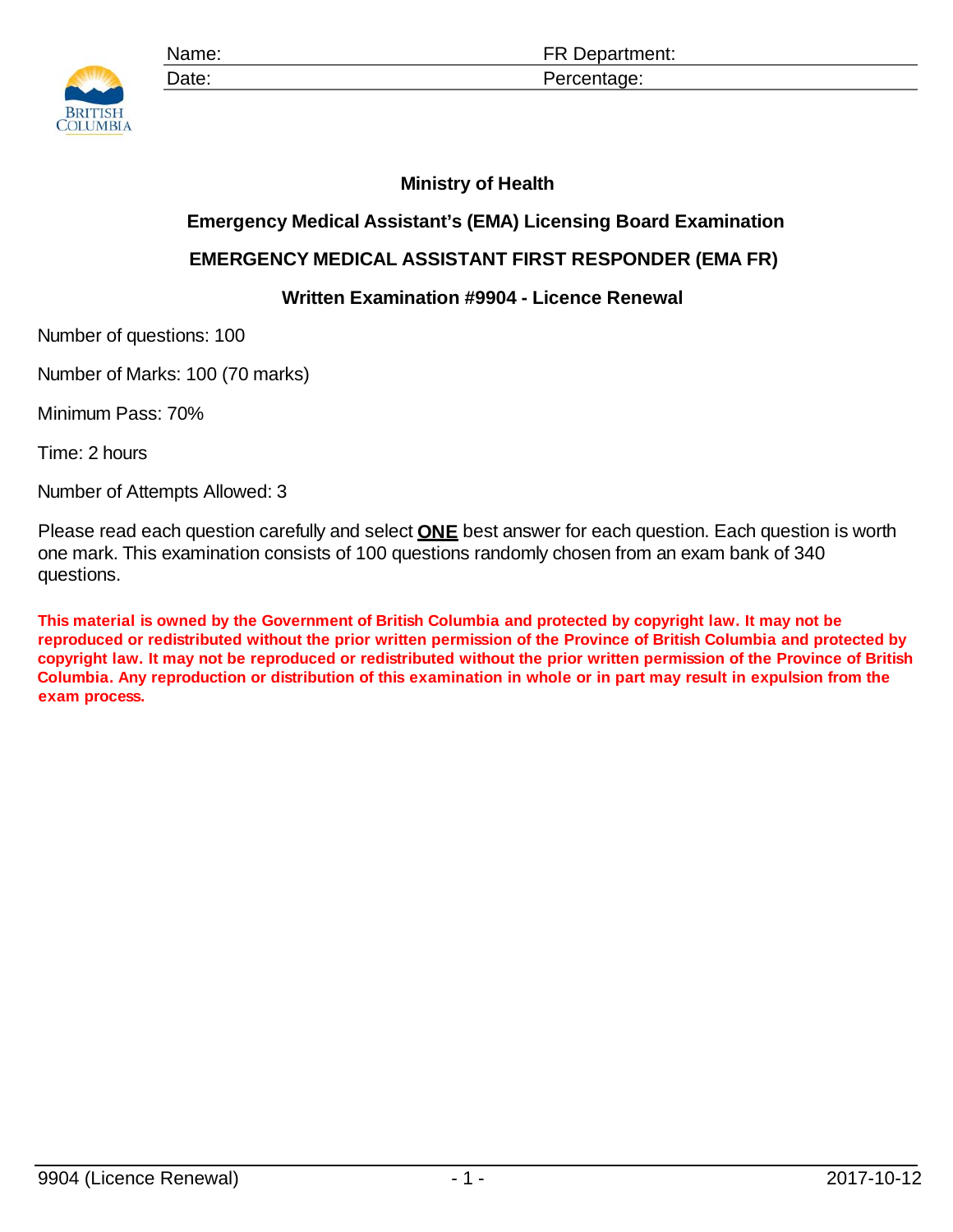1. You find a patient unresponsive in a dumpster during a snowstorm. S/he has flaccid muscles, and blue skin. Respirations are slow and shallow and there is a very slow carotid pulse. Which one of the following is the most appropriate treatment?

|             | re-warm the patient using hot packs                                                                | B            | rub the arms and legs to promote<br>circulation                                                             |
|-------------|----------------------------------------------------------------------------------------------------|--------------|-------------------------------------------------------------------------------------------------------------|
|             | ventilate with bag valve mask and<br>consider CPR                                                  |              | cover the patient with blankets                                                                             |
|             | patient. What should you do with the knife?                                                        |              | 2. At the scene of a stabbing, you see a knife you believe was used in the incident next to the unconscious |
|             | Pick it up, using a dressing or bandage,<br>and place it in a plastic bag to give to the<br>police | $\mathsf{B}$ | Avoid touching or moving the knife unless<br>it causes a safety hazard, or interferes<br>with care          |
|             | Be careful not to touch the handle as you<br>move the knife carefully away from the<br>patient     | D            | Note the knife's exact position; move it<br>away from the patient, and save it for the<br>police            |
|             | 3. The four ways that a poison can enter a person's body are:                                      |              |                                                                                                             |
| A           | by being inhaled, through the skin, on the<br>skin, or by being injected                           | $\sf B$      | by being absorbed, through the lungs,<br>through the skin, and by being injected                            |
|             | through the lungs, by being swallowed,<br>through the skin, or by being injected                   | D            | by being injected, by being inhaled,<br>through eating/swallowing, and by being<br>ingested                 |
|             | 4. You are treating a patient with trauma you should use which mask to deliver oxygen?             |              |                                                                                                             |
|             | Nasal cannula                                                                                      |              | Standard mask                                                                                               |
|             | Non-rebreather mask                                                                                |              |                                                                                                             |
|             | 5. Which of the following best describes disinfection?                                             |              |                                                                                                             |
|             | the process of preparing equipment for<br>cleaning                                                 | $\mathsf{B}$ | the process of making the body immune<br>to specific bacteria                                               |
| $\mathsf C$ | the process of using a chemical to kill<br>disease-producing microorganisms on<br>equipment        | $\mathsf{D}$ | the process of physically removing gross<br>materials from equipment such as dirt,<br>blood or vomit        |
|             | completed training and/or examinations recognized by the board?                                    |              | 6. The EMA Licensing Board may grant a licence holder an endorsement provided they have successfully        |
|             | True                                                                                               |              |                                                                                                             |
|             | False                                                                                              |              |                                                                                                             |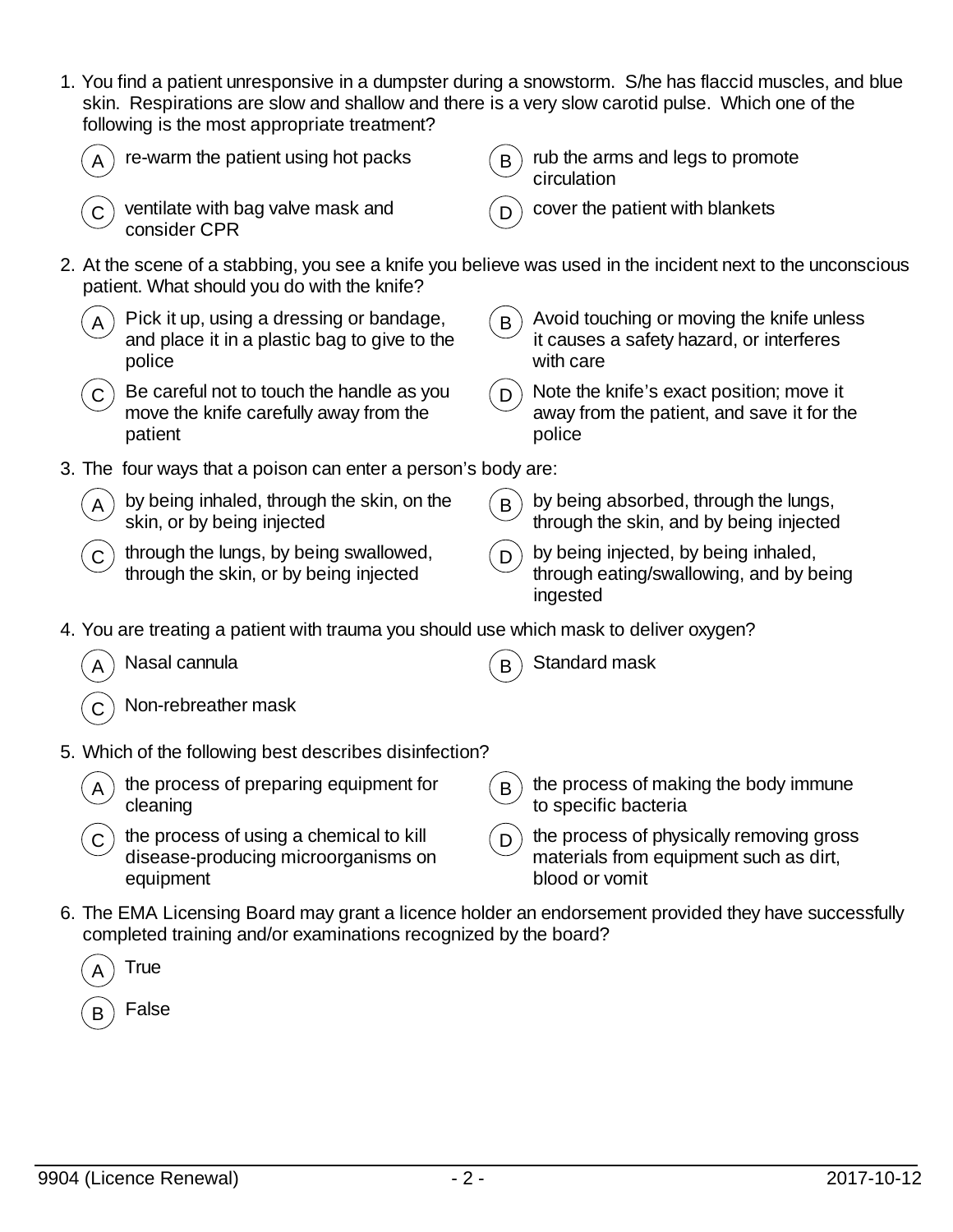7. The most common cause of hypovolemic shock is a substantial loss of blood volume.



8. Glucogel can be given orally to an unconscious, supine diabetic patient; providing that their airway is constantly monitored and suction is immediately accessible.



9. It important to prop up the right hip of a pregnant woman to:

| Assist in delivery of the newborn<br>$\overline{A}$           | Place the pregnant women in a position<br>B<br>of comfort |
|---------------------------------------------------------------|-----------------------------------------------------------|
| Relieve pressure off the Inferior Vena<br>$\mathsf C$<br>Cava | Prevent hypertension syndrome                             |
| 10. A patient's pain can be assessed by using the mnemonic:   |                                                           |
| <b>DABC</b><br>A                                              | <b>AVPU</b><br>B                                          |
| <b>RBS</b>                                                    | <b>OPQRST</b>                                             |

11. If there is reason to suspect a spinal injury for your patient, manual stabilization of the head and neck must be maintained until the patient is:



12. The register and rules must be open to inspection at the office of the Emergency Medical Assistants Licensing Board by any person at any time.

| А | True  |
|---|-------|
| н | False |

13. What are the steps included in the primary survey?

| A | Scene Assessment, Level of<br>Consciousness, Delicate Spine, Airway,<br>Breathing, Circulation       |     | $\mathbf{F}_{\mathbf{B}}$ Scene Assessment, Level of<br>Consciousness, Airway, Breathing,<br><b>Circulation, Rapid Body Survey</b> |
|---|------------------------------------------------------------------------------------------------------|-----|------------------------------------------------------------------------------------------------------------------------------------|
|   | $(\mathsf{c})$ Level of Consciousness, Airway,<br>Breathing, Circulation, Rapid Body<br>Survey, Skin | (n) | Level of Consciousness, Airway,<br>Breathing, Circulation, Rapid Body<br>Survey                                                    |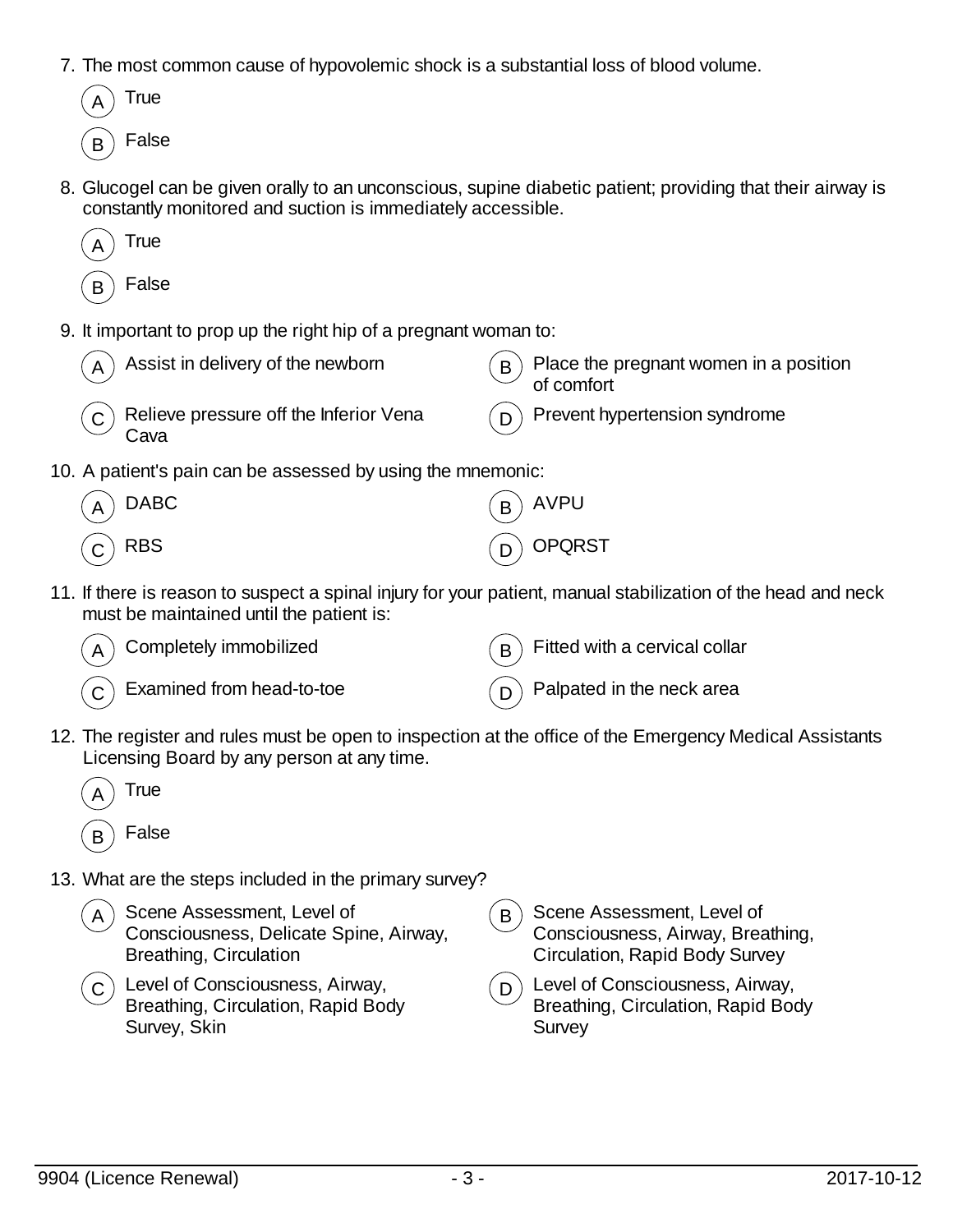14. You have been called to a construction site for a 40 year old male who has fallen 10 feet from a ladder. It is a warm sunny day; there are no hazards. Your only patient is supine on hard packed dirt as you approach. You observe that his right thigh pant leg is blood soaked with pooling on the ground. He is screaming about severe pain in his leg. Several workers are standing around, observing; they confirm what has happened**. The most effective method of controlling the bleeding is with the application of:**





16. Which of the following statements about suctioning an adult is true?

| $\begin{pmatrix} A \end{pmatrix}$ suction any patient with a decreased<br>LOC | $\left(\frac{B}{B}\right)$ always preoxygenate the patient for 2-3 min. before suctioning |
|-------------------------------------------------------------------------------|-------------------------------------------------------------------------------------------|
| $\overline{C}$ suction only as long as you need to, to clear the airway       | $($ D $)$ suction for a maximum of 15 seconds                                             |

17. EMAs must be able to function independently in a non-structured, constantly changing environment.

| True  |
|-------|
| False |

18. Identify the combination below that best outlines the basic patient assessment model. 1) Obtain History 2) Vital Signs 3) Scene Assessment 4) LOC 5) RBS 6) Circulation Check 7) Assess Breathing 8) Oxygen 9) Assess Airway 10) Head to Toe Exam 11) Assess for Delicate Spine.

| $(A)$ 3, 1, 4, 11, 9, 7, 8, 6, 5, 2, 10                                                   | $\binom{1}{1}$ 3, 1, 4, 11, 6, 7, 8, 9, 10, 2 |
|-------------------------------------------------------------------------------------------|-----------------------------------------------|
| $\left(\begin{matrix} \overline{C} \end{matrix}\right)$ 3, 4, 11, 9, 7, 6, 5, 8, 1, 2, 10 | $(D)$ 3, 4, 11, 9, 7, 8, 6, 5, 2, 1, 10       |

19. A conscious patient has refused care from an EMA. The patient suddenly becomes unconscious. The EMA can legally provide emergency care despite the initial refusal. This is an example of:

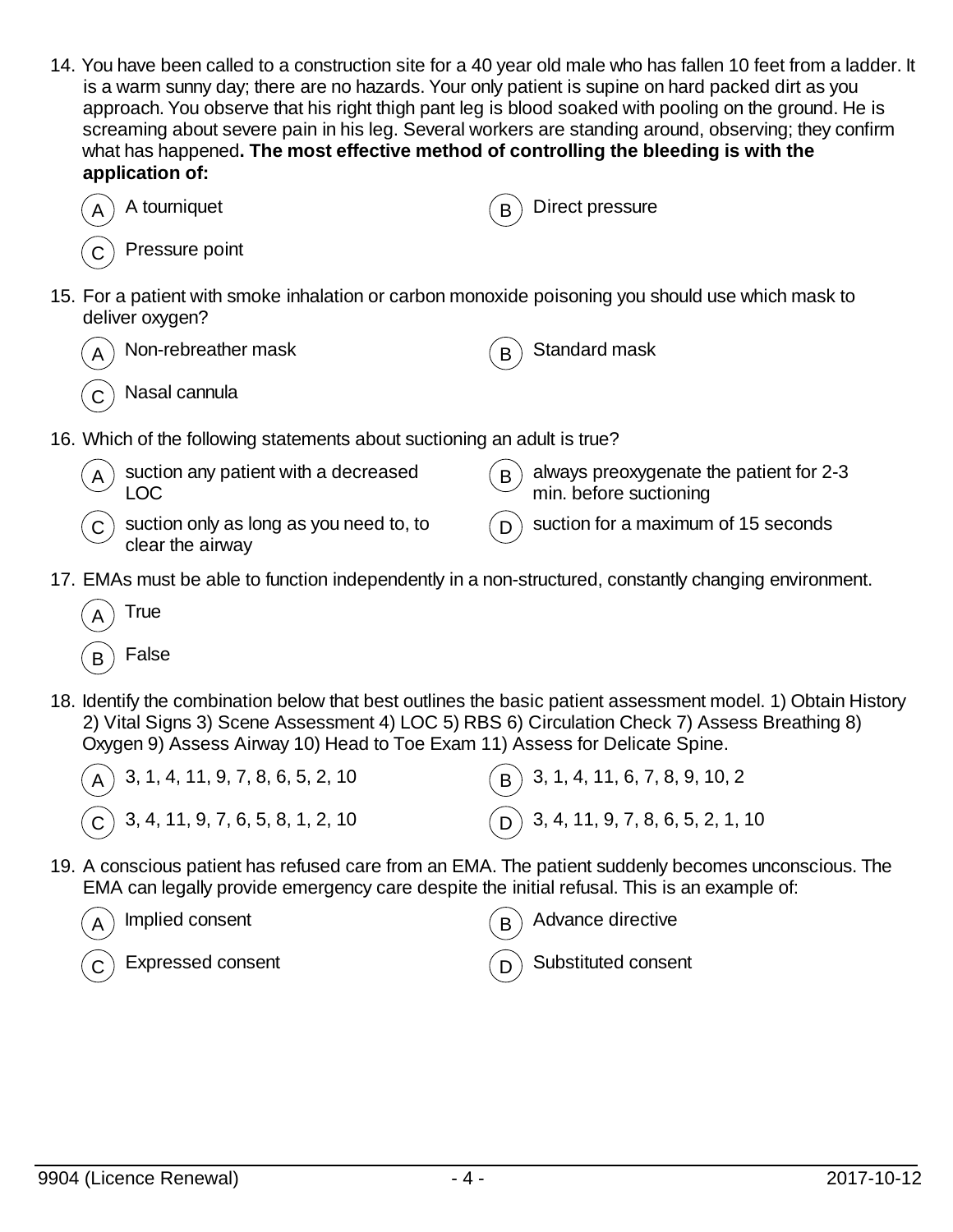20. The Emergency Health Services Act defines the term "*emergency health service"* as:

|              | first aid or other health care provided in<br>circumstances in which it is necessary to<br>provide the first aid or other health care<br>without delay in order to preserve an<br>individual's life, prevent or alleviate<br>serious physical or mental harm, or<br>alleviate severe pain | $\mathsf{B}$ | the ability to practice medicine by an<br>emergency medical assistant                                      |
|--------------|-------------------------------------------------------------------------------------------------------------------------------------------------------------------------------------------------------------------------------------------------------------------------------------------|--------------|------------------------------------------------------------------------------------------------------------|
| $\mathsf{C}$ | a conveyance that is used for the<br>transport of patients requiring medical<br>attention                                                                                                                                                                                                 | D            | the provision of medical services solely<br>within the hospital setting                                    |
|              | 21. All of the following are examples of external factors that can affect assessment <i>except:</i>                                                                                                                                                                                       |              |                                                                                                            |
|              | The attitude of family members                                                                                                                                                                                                                                                            | B            | An uncooperative patient                                                                                   |
|              | Distracting injuries                                                                                                                                                                                                                                                                      | D            | Scene chaos                                                                                                |
| E            | Personal attitudes                                                                                                                                                                                                                                                                        |              |                                                                                                            |
|              | 22. In special circumstances the Emergency Medical Assistants (EMA) Licensing Board may extend the                                                                                                                                                                                        |              | licence of an EMA on one occasion provided all of the following requirements have been met <b>except</b> : |
|              | The licence extension is for a maximum<br>of 60 days                                                                                                                                                                                                                                      | $\mathsf{B}$ | the request is made before the EMA's<br>licence has expired                                                |
| C.           | the EMA is unable to complete renewal<br>requirements prior to licence expiry                                                                                                                                                                                                             | D            | the request is authorized by the BC<br><b>Emergency Health Services Corporation</b>                        |
|              | 23. Which of the following injuries may be classified as head injuries?                                                                                                                                                                                                                   |              |                                                                                                            |
|              | fracture to facial bones                                                                                                                                                                                                                                                                  | B            | indirect injury to the brain                                                                               |
|              | direct injury to the brain                                                                                                                                                                                                                                                                | D            | all of the answers                                                                                         |
|              | 24. What are the major mechanisms used by the body to remove heat from the body core?                                                                                                                                                                                                     |              |                                                                                                            |
|              | Dilation of the blood vessels near the skin<br>and evaporation of sweat                                                                                                                                                                                                                   | $\mathbf{B}$ | Reduction of body metabolism rate and<br>increased breathing rate                                          |
|              | Constriction of blood vessels near the<br>skin and shivering                                                                                                                                                                                                                              | D            | Increased metabolism of fat and reduced<br>metabolism of carbohydrates                                     |
|              | 25. What is your main objective during the primary survey?                                                                                                                                                                                                                                |              |                                                                                                            |
| A            | Identifying and treat life-threatening<br>conditions                                                                                                                                                                                                                                      | $\mathsf{B}$ | Identifying all injuries or medical<br>emergencies                                                         |
|              | Monitoring changes in the patient's<br>condition                                                                                                                                                                                                                                          | D            | Establishing baseline vital signs                                                                          |
|              |                                                                                                                                                                                                                                                                                           |              |                                                                                                            |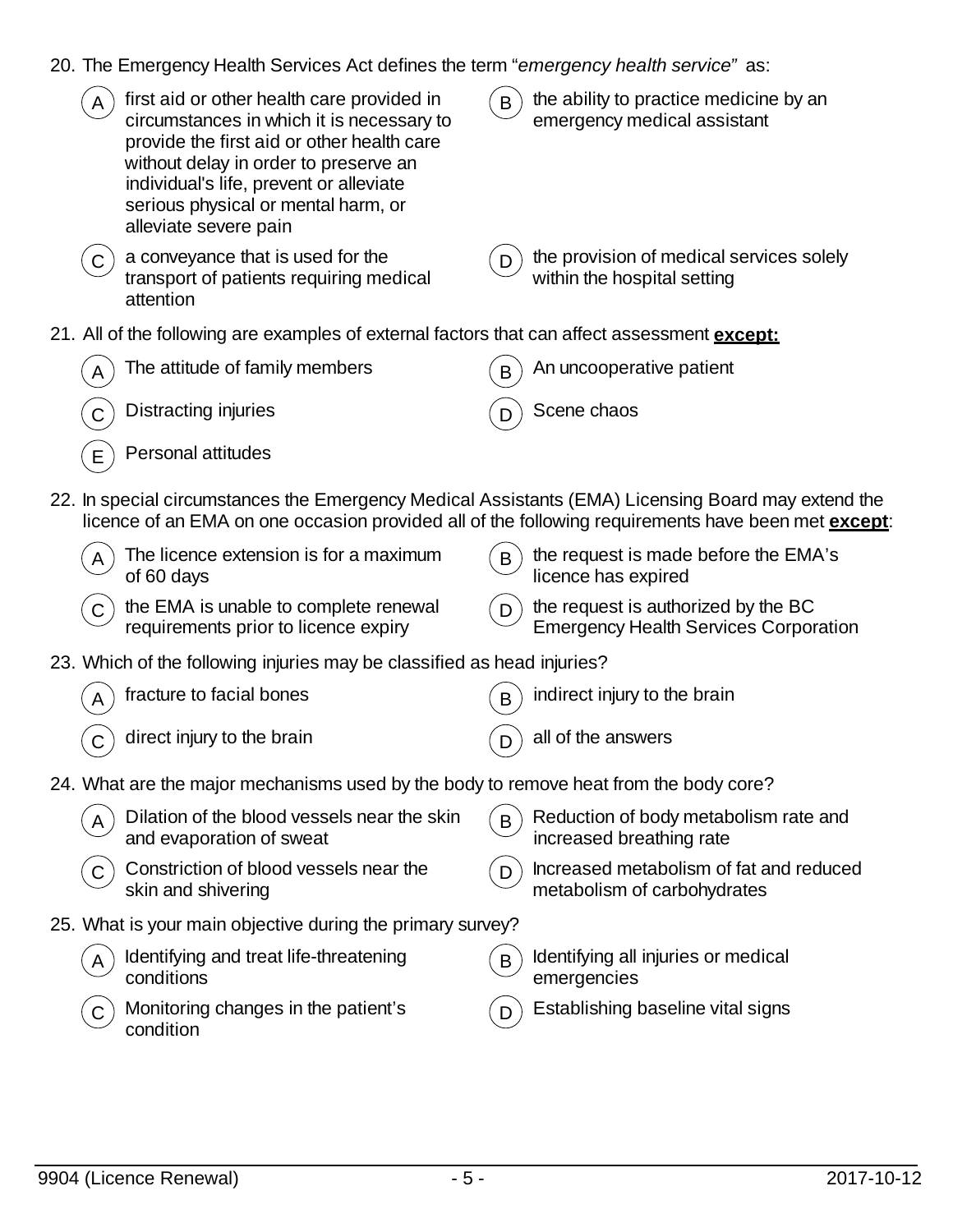| 26. The patient is wearing a nitroglycerin patch on the area where the AED electrode should be placed. The |  |
|------------------------------------------------------------------------------------------------------------|--|
| EMA should:                                                                                                |  |

|             | Place the electrode over the medication<br>patch                                                 | B | Place the electrode adjacent to the<br>medication patch                                   |
|-------------|--------------------------------------------------------------------------------------------------|---|-------------------------------------------------------------------------------------------|
| $\mathsf C$ | Remove the medication patch with a<br>gloved hand; wipe the area and apply the<br>electrode      | D | None of the answers                                                                       |
|             | 27. You respond to a single vehicle accident with one patient. The second action you take is to: |   |                                                                                           |
|             | perform a rescue scene evaluation                                                                | B | assess the patient's level of<br>consciousness                                            |
|             | determine the extent of patient's injuries                                                       |   | begin extrication                                                                         |
|             | 28. Which of the following is a unique characteristic of a newborn infant?                       |   |                                                                                           |
| A           | Their chest muscles are not fully<br>developed so they appear to "belly<br>breath"               | B | They may be scared of the EMA-FR                                                          |
| C           | They breath at the same rate as an adult                                                         | D | Even though they cannot talk they fully<br>understand what you say to them                |
|             | 29. Which of the following is a unique sign of a head injury?                                    |   |                                                                                           |
| A           | Depression or large areas of swelling on<br>the skull                                            | B | <b>Irritability</b>                                                                       |
|             | Odor on the breath                                                                               |   | <b>Bloodshot eyes</b>                                                                     |
|             | 30. Food and fluids pass behind the tongue and into the esophagus to get to the stomach.         |   |                                                                                           |
| A           | <b>True</b>                                                                                      |   |                                                                                           |
| B           | False                                                                                            |   |                                                                                           |
|             | 31. Which of the following is <b>not</b> a component of the scene assessment?                    |   |                                                                                           |
|             | General impression of the patient                                                                | B | Location of all patients                                                                  |
| С           | Mechanism of injury/nature of illness<br>analysis                                                |   | Scene safety                                                                              |
|             | 32. A hand-off report should include:                                                            |   |                                                                                           |
| A           | Patient age and gender, chief complaint,<br>SAMPLE, interventions                                | B | Level of consciousness, patient age and<br>gender, chief complaint, insurance<br>provider |
| C           | Secondary assessment findings, patient<br>name, circulation status, SAMPLE                       | D | Patient responses, airway status,<br>treatments, estimated time of arrival                |
|             |                                                                                                  |   |                                                                                           |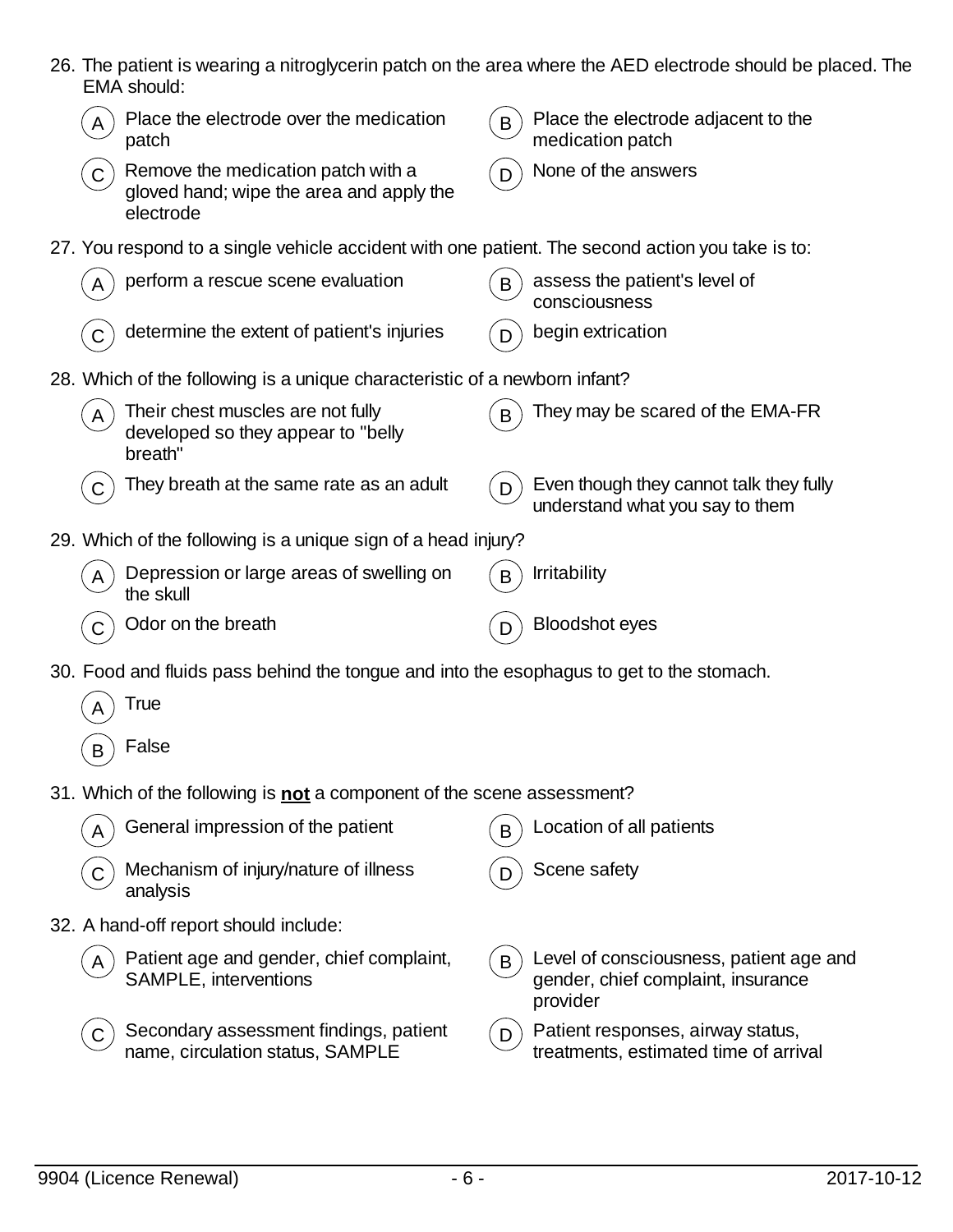- 33. You can contact a bloodborne disease if bodily fluids from an infected person touch the mucous membranes in your eyes.
	- **True**  $B$  False

**True** 

- 34. An emergency medical assistant is required to disclose all gunshot wounds regardless of origin .
- **False** 35. As an EMA, if a complaint is filed against you, you may appoint a third-party representative to represent you?  $_A$ ) True  $_B$  False 36. The danger of pulling on the umbilical cord is that: If there is a knot in the umbilical cord, it will tighten  $B$  The newborn can get tangled  $(C)$  Deadly bleeding can occur  $(D)$  There is no danger of pulling on the umbilical cord 37. You would describe an adult as having rapid breathing if they are breathing 15-20 breaths per minute with a rapid radial pulse  $B$ ) more than 20 breaths per minute not brought on by exercise or exertion  $(C)$  30 breaths per minute brought on by exercise or exertion  $(D)$  12 to 20 breaths per minute without a radial pulse 38. Which is a sign or symptom of shock? Skin that is dry and normal in colour  $(B)$  Slow to normal breathing C A rapid, weak pulse D Calm, quiet reactions to surroundings 39. What is the "critical intervention" for fractures? apply traction  $\mathbb{R}$  apply ice packs  $\overline{C}$  apply a splint  $\overline{D}$  apply manual stabilization 40. EMAs arrive on scene for a newborn presenting with HR 42, absent respirations, peripheral cyanosis,
- no meconium staining, and clear airway, maintained with a head-tilt chin-lift. After tactile stimulation and warming the newborn is not responding. What should the next treatment be?

| $\left(\widehat{\bm{\mathsf{A}}}\right)$ Begin CPR                  | $(B)$ Insert advanced airway               |
|---------------------------------------------------------------------|--------------------------------------------|
| $\left(\begin{matrix} 0 \end{matrix}\right)$ Provide blow-by oxygen | $\binom{1}{D}$ Begin to ventilate with BVM |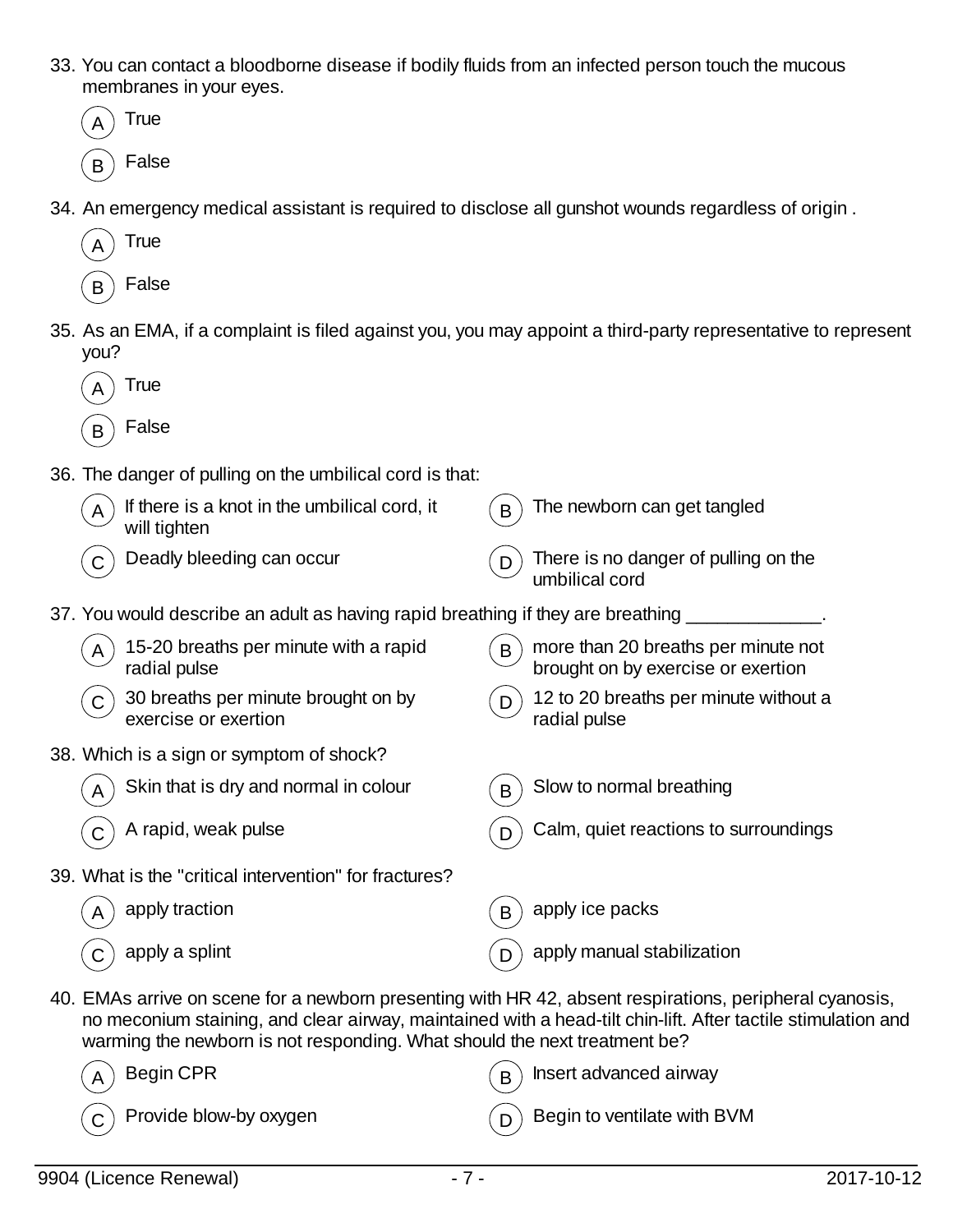| 41. The hand is<br>to the elbow.                                                               |                    |
|------------------------------------------------------------------------------------------------|--------------------|
| Proximal                                                                                       | <b>Distal</b>      |
| A                                                                                              | B                  |
| Medial                                                                                         | Lateral            |
| $\mathsf{C}$                                                                                   | D                  |
| 42. The "M" in sample stands for                                                               |                    |
| Mechanism of injury                                                                            | Medical management |
| $\mathsf{A}$                                                                                   | B                  |
| Medications                                                                                    | Motor skills       |
| $\mathsf{C}$                                                                                   | D                  |
| (a) Illhoos recononcipii in it to determine if a queebet or stab we und is eximinal in noture: |                    |

- 43. Whose responsibility is it to determine if a gunshot or stab wound is criminal in nature:
	- the triage nurse accepting the patient  $\mathbf{B}$  the attending emergency medical assistant the police in conjunction with the criminal justice system the receiving physician treating the victim
- 44. Following delivery, it is important to prevent hypothermia by immediately drying the infant and wrapping them up using the same towel.

| A | True  |
|---|-------|
| в | False |

- 45. Using the FAST tool, how do you determine if a patient is experiencing arm weakness or paralysis?
	- one arm doesn't move or drifts downward when the patient closes eyes, extends both arms out with palms **up** for 10 seconds
- 
- both arms move when the patient closes eyes, extends both arms out with palms **up** for 10 seconds
- $(C)$  one arm doesn't move or drifts downward when the patient closes eyes, extends both arms out with palms **down** for 10 seconds
- $(D)$  both arms move when the patient closes eyes, extends both arms out with palms **down** for 10 seconds
- 46. All persons providing health care run some risk of being named a party in a legal action.
	- **True False**
- 47. What information is required to be reported to police in the event of a gunshot wound or stabbing?

 $C$ ) the name and location of the health care facility or where the emergency medical assistant treated the individual

all of the answers  $(B)$  the fact that the person is being treated, or has been treated

the injured person's name, if known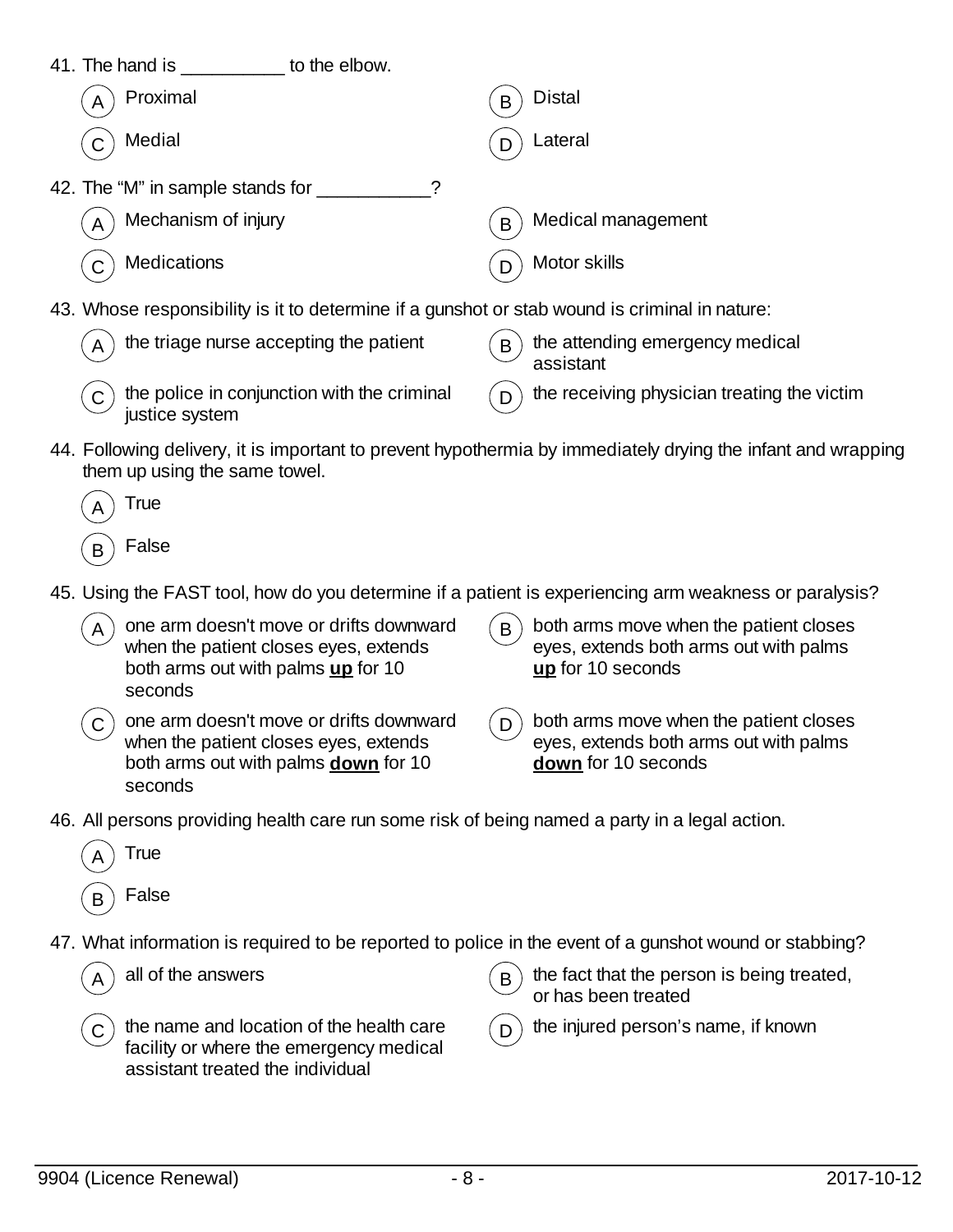| 48. Roles of the EMA-FR include all of the below except:                                                  |                                                                                                             |
|-----------------------------------------------------------------------------------------------------------|-------------------------------------------------------------------------------------------------------------|
| Talking to bystanders                                                                                     | Obtaining vital signs<br>B                                                                                  |
| Gathering scene information                                                                               | Providing scene cover<br>D                                                                                  |
| Completing documentation<br>E                                                                             |                                                                                                             |
| 49. If a complaint against you is investigated, you will be asked to submit your account of the incident. |                                                                                                             |
| <b>True</b>                                                                                               |                                                                                                             |
| False<br>B                                                                                                |                                                                                                             |
| 50. Non-breathing patients should be ventilated with a bag valve mask:                                    |                                                                                                             |
| while prone                                                                                               | while supine<br>B                                                                                           |
| while semi-sitting<br>C                                                                                   | while in position found<br>D                                                                                |
| by moaning. Your best treatment is to:                                                                    | 51. Your patient has an adequate airway, respirations of 6 per minute, blue lips, and only responds to pain |
| insert an oral airway and administer<br>oxygen                                                            | place the patient in recovery position and<br>B<br>administer oxygen                                        |
| use pain stimuli to rouse patient                                                                         | insert an oral airway and ventilate with<br>D.<br>pocket mask or BVM and oxygen                             |
| 52. To avoid appearing threatening, when possible you should get down to the patients level?              |                                                                                                             |
| True                                                                                                      |                                                                                                             |
| False<br>B                                                                                                |                                                                                                             |
| 53. The recommended way to achieve a neutral position in an infant is                                     | ?                                                                                                           |
| Have the parent continue to hold the infant<br>A<br>while you treat him                                   | Place the infant supine and prop up his<br>B<br>head                                                        |
| Place a folded towel or blanket under the<br>C<br>infant's back                                           | Place the infant prone with a towel or<br>D.<br>blanket under his head                                      |
| 54. Which structure in the airway prevents food from entering your lungs when you swallow?                |                                                                                                             |
| the pharynx<br>A                                                                                          | the larynx<br>B                                                                                             |
| the trachea                                                                                               | the epiglottis                                                                                              |
|                                                                                                           |                                                                                                             |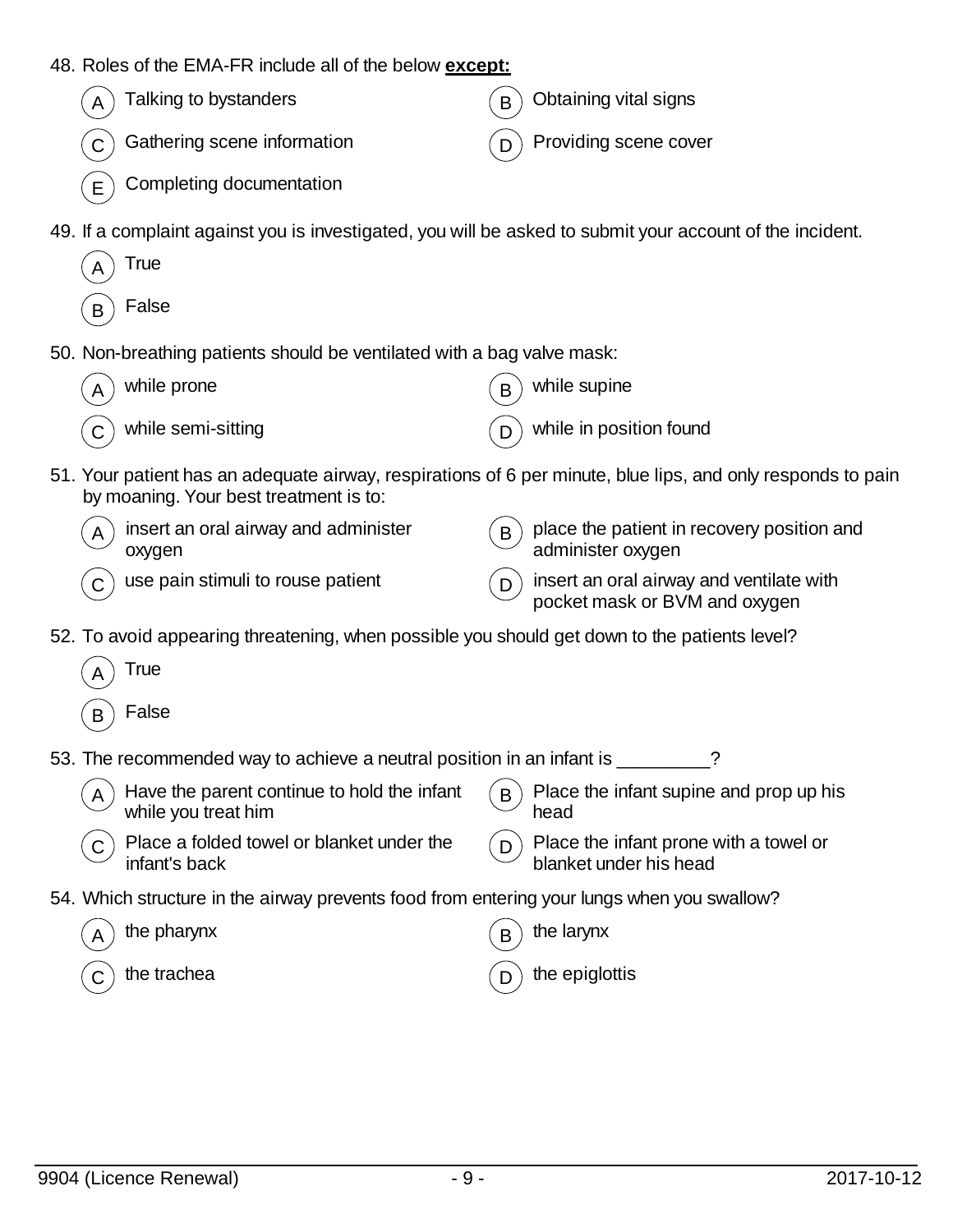| 55. The benefit for a EMA-FR to obtain immunizations is that:                                                                                                                                  |                                                                                                 |
|------------------------------------------------------------------------------------------------------------------------------------------------------------------------------------------------|-------------------------------------------------------------------------------------------------|
| it provides protection against becoming<br>A<br>infected with common communicable<br>diseases                                                                                                  | it prevents the EMA-FR from infecting the<br>B<br>patient                                       |
| it protects against a variety of infections<br>C<br>including influenza, meningitis, and AIDS                                                                                                  | it eliminates the need to wear Personal<br>D<br>Protective Equipment (PPE)                      |
| 56. During the scene assessment, which of the following is not a consideration?                                                                                                                |                                                                                                 |
| Environment                                                                                                                                                                                    | Hazards<br>B                                                                                    |
| Mechanism of injury                                                                                                                                                                            | LOC of all patients                                                                             |
| 57. If EMAs are preparing to assist with the delivery of a baby, what preparations should they make?                                                                                           |                                                                                                 |
| Place clean sheets, blankets, or towels<br>under the mother's buttocks and over her<br>abdomen                                                                                                 | Have someone bring a large pot of water<br>B<br>to a boil on the stove                          |
| Get a sterile obstetric kit ready to use<br>$\mathsf{C}$<br>during the delivery                                                                                                                | Have the mother lie flat on her back with<br>D<br>her legs extended                             |
| 58. A Bag Valve Mask is used to                                                                                                                                                                |                                                                                                 |
| assist respirations at a flow of 10 L/min<br>with an oxygen concentration of 85%                                                                                                               | assist respirations at a flow of 25 L/min<br>B<br>with an oxygen concentration of 95%           |
| assist respirations at a flow of 15L/min<br>$\mathsf C$<br>with an oxygen concentration of up to<br>100%                                                                                       | introduce as much high-flow oxygen to the<br>D<br>lungs as possible                             |
| 59. The purpose of the primary survey is to:                                                                                                                                                   |                                                                                                 |
| Ensure the safety of the people at the<br>scene, to identify the mechanism of injury<br>or nature of illness, and to determine any<br>necessary additional resources                           | Identify and manage life and limb<br>$\mathsf{B}$<br>threatening injuries and conditions        |
| Identify the patient's chief complaint,<br>C<br>establish a baseline set of vital signs and<br>gather information about the patient's<br>injuries and condition                                | Allow the EMA-FR to perform medical<br>D<br>procedures normally in the domain of a<br>physician |
| Gather or give information regarding the<br>E.<br>patient's status and treatment                                                                                                               |                                                                                                 |
| 60. An emergency medical assistant (EMA) must notify the <i>Emergency Medical Assistants Licensing</i><br>Board of any change of name, address, or employment within 30 days after the change. |                                                                                                 |
|                                                                                                                                                                                                |                                                                                                 |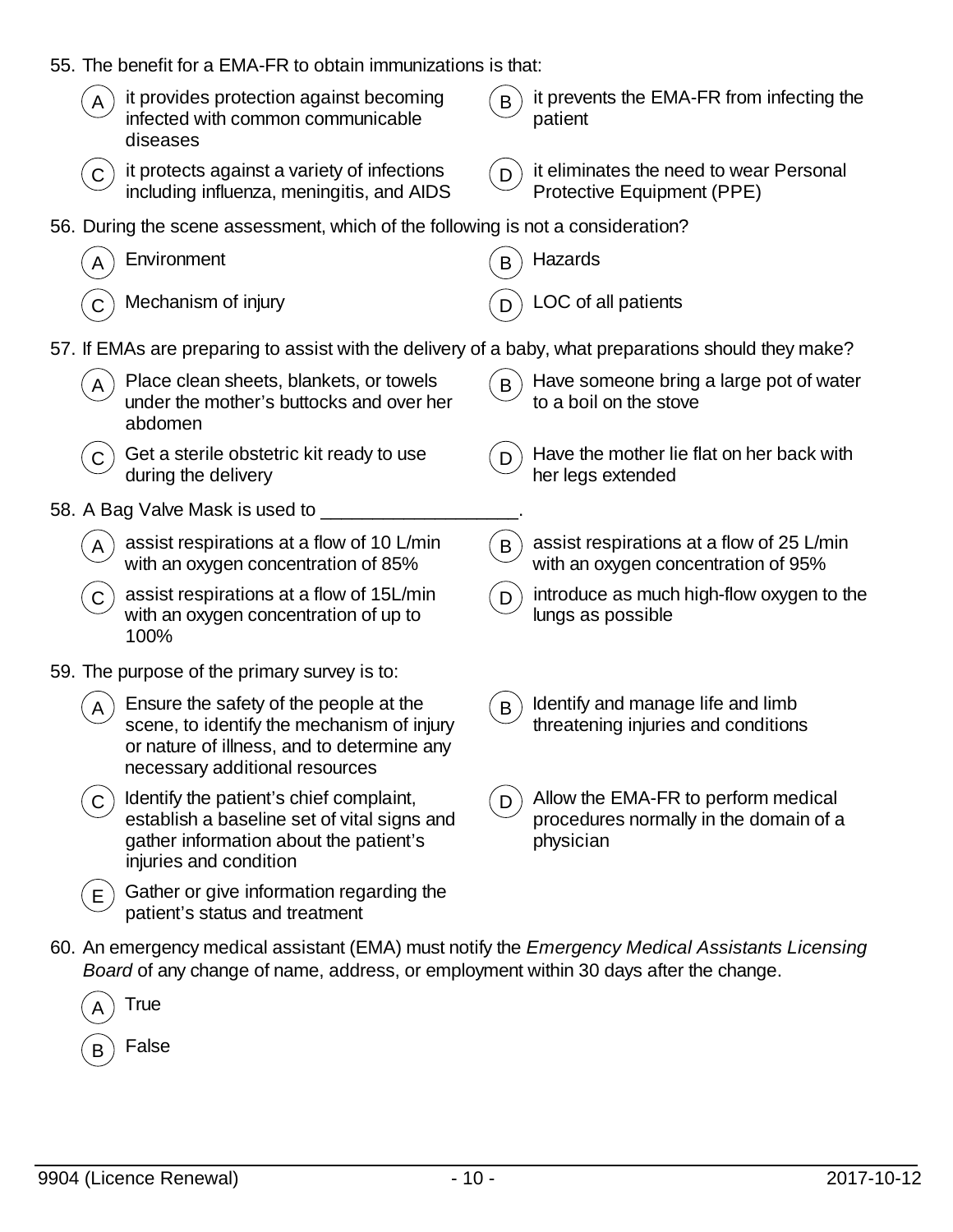|  |  |  |  | 61. The rationale for using an AED on a cardiac arrest patient is: |  |
|--|--|--|--|--------------------------------------------------------------------|--|
|--|--|--|--|--------------------------------------------------------------------|--|

|  | 01. The fationale for using an AED on a cardiac arrest patient is.                                                                                                           |   |                                                                                                                                                                                                                                   |
|--|------------------------------------------------------------------------------------------------------------------------------------------------------------------------------|---|-----------------------------------------------------------------------------------------------------------------------------------------------------------------------------------------------------------------------------------|
|  | To circulate blood and oxygen each time<br>the patient is shocked                                                                                                            | B | To eliminate the need for continuous CPR                                                                                                                                                                                          |
|  | To shock the heart muscle and in turn<br>break up any blood clots that may have<br>caused the heart to stop in the first place                                               | D | To provide an electrical shock that is<br>intended to briefly stop the abnormal<br>electrical activity and allow the heart to<br>develop an effective rhythm                                                                      |
|  | 62. How is a TIA different than a stroke?                                                                                                                                    |   |                                                                                                                                                                                                                                   |
|  | there is no facial droop in a TIA                                                                                                                                            | B | there are no speech problems in a TIA                                                                                                                                                                                             |
|  | the symptoms are temporary in a TIA                                                                                                                                          | D | the symptoms are longer lasting in a TIA                                                                                                                                                                                          |
|  | 63. Which of the following is not a principle for preserving evidence at the scene of a crime?                                                                               |   |                                                                                                                                                                                                                                   |
|  | Avoid stepping on bloodstains                                                                                                                                                | B | Do not move a body unless you have to<br>check a pulse or breathing                                                                                                                                                               |
|  | Use a pen or pencil inserted into the<br>barrel of any gun to avoid contaminating<br>the weapon with your fingerprints                                                       | D | Do not take the victim's wallet to obtain<br>personal information, try and obtain this<br>from witnesses or relatives                                                                                                             |
|  | sex or sexual orientation. Where can this statement be found?                                                                                                                |   | 64. An EMA is obligated to protect and maintain the patient's safety and dignity, regardless of the patient's<br>race, colour, ancestry, place of origin, religion, marital status, family status, physical or mental disability, |
|  | <b>Emergency Health Services Act</b>                                                                                                                                         | B | <b>Emergency Health Services Corporation</b><br><b>Treatment Guidelines</b>                                                                                                                                                       |
|  | <b>Emergency Medical Assistants</b><br>Regulation: Schedule 3 Code of Ethics                                                                                                 | D | <b>Health Professions Act</b>                                                                                                                                                                                                     |
|  | 65. In emergency situations where an emergency medical assistant (EMA) discovers a patient has an<br>document. Which document prevails if both documents have the same date? |   | advance directive and a "No CPR" or "DNR" order, the EMA must comply with the most recently dated                                                                                                                                 |
|  | the "No CPR" Order                                                                                                                                                           | B | the advance directive                                                                                                                                                                                                             |
|  | the "DNR" Order                                                                                                                                                              |   |                                                                                                                                                                                                                                   |
|  | 66. The "Mechanism of Injury" is the part of the:                                                                                                                            |   |                                                                                                                                                                                                                                   |
|  | scene assessment                                                                                                                                                             | B | <b>DABC</b>                                                                                                                                                                                                                       |
|  | vital signs                                                                                                                                                                  |   | primary survey                                                                                                                                                                                                                    |
|  | 67. After you bandage your patient's forearm, she complains of tingling in her fingers. You should:                                                                          |   |                                                                                                                                                                                                                                   |
|  | apply an additional bandage                                                                                                                                                  | В | gently reposition the arm                                                                                                                                                                                                         |
|  | loosen the bandage                                                                                                                                                           | D | tighten the bandage                                                                                                                                                                                                               |
|  |                                                                                                                                                                              |   |                                                                                                                                                                                                                                   |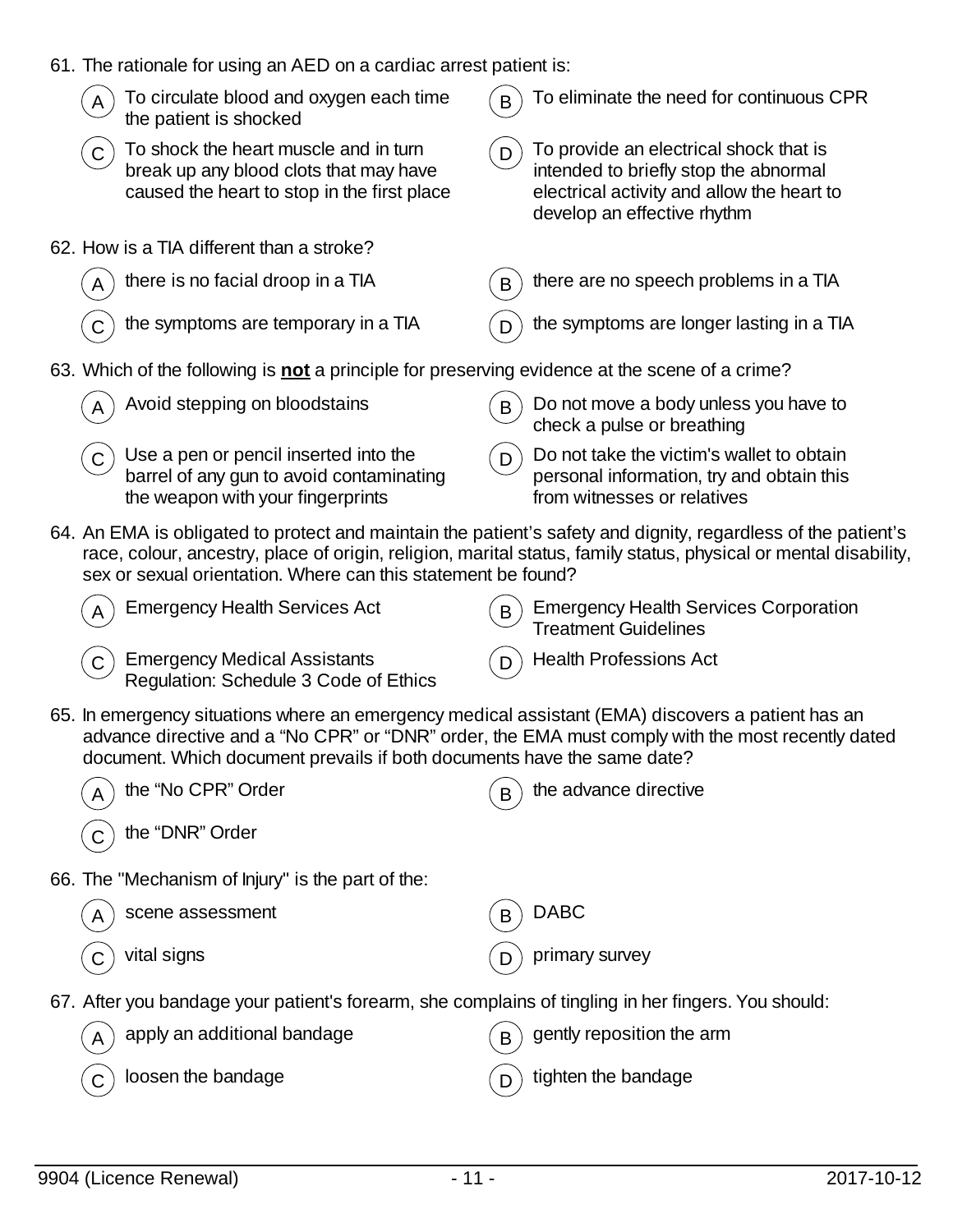68. Tuberculosis is transmitted primarily by:

| $(A)$ saliva                             | $\binom{1}{B}$ airborne bacteria |
|------------------------------------------|----------------------------------|
| $\binom{1}{C}$ vector-borne transmission | $(D)$ insect bites               |

69. Why should you do a primary survey in every emergency situation?

| A it enables you to protect the patient and<br>bystanders from dangers at the scene                                         | $(B)$ it protects you from legal liability                                            |
|-----------------------------------------------------------------------------------------------------------------------------|---------------------------------------------------------------------------------------|
| $\left( \begin{array}{c} \overline{c} \end{array} \right)$ it identifies conditions that are an<br>immediate threat to life | $(n)$ it identifies conditions that could become<br>life-threatening if not cared for |

70. If an EMA decides to appoint a representative during the complaint process, which of the following is the representative **not permitted** to do:



Speak on the EMA's behalf  $(B)$  Participate in the complaint investigation by the investigation committee



 $(C)$  Provide advice to the EMA

- 71. You should consider the patient of a motor vehicle rollover incident as unstable, even if he/she was wearing a seatbelt.
	- **True**
	- $\mathsf{B}$ ) False
- 72. In British Columbia the term of licence for a First Responder is:

| 8 years<br>A                              | 2 years<br>B                          |
|-------------------------------------------|---------------------------------------|
| 3 years<br>$\mathsf{C}$                   | 5 years                               |
| 73. What does ICS stand for?              |                                       |
| Incident Command System<br>$\overline{A}$ | <b>Incident Command Services</b><br>B |
| <b>Incident Cooperative System</b>        | <b>Intervention Command Service</b>   |

74. The Services or "Scope of Practice" dictates and defines your actions and is different for each licence category.



**False**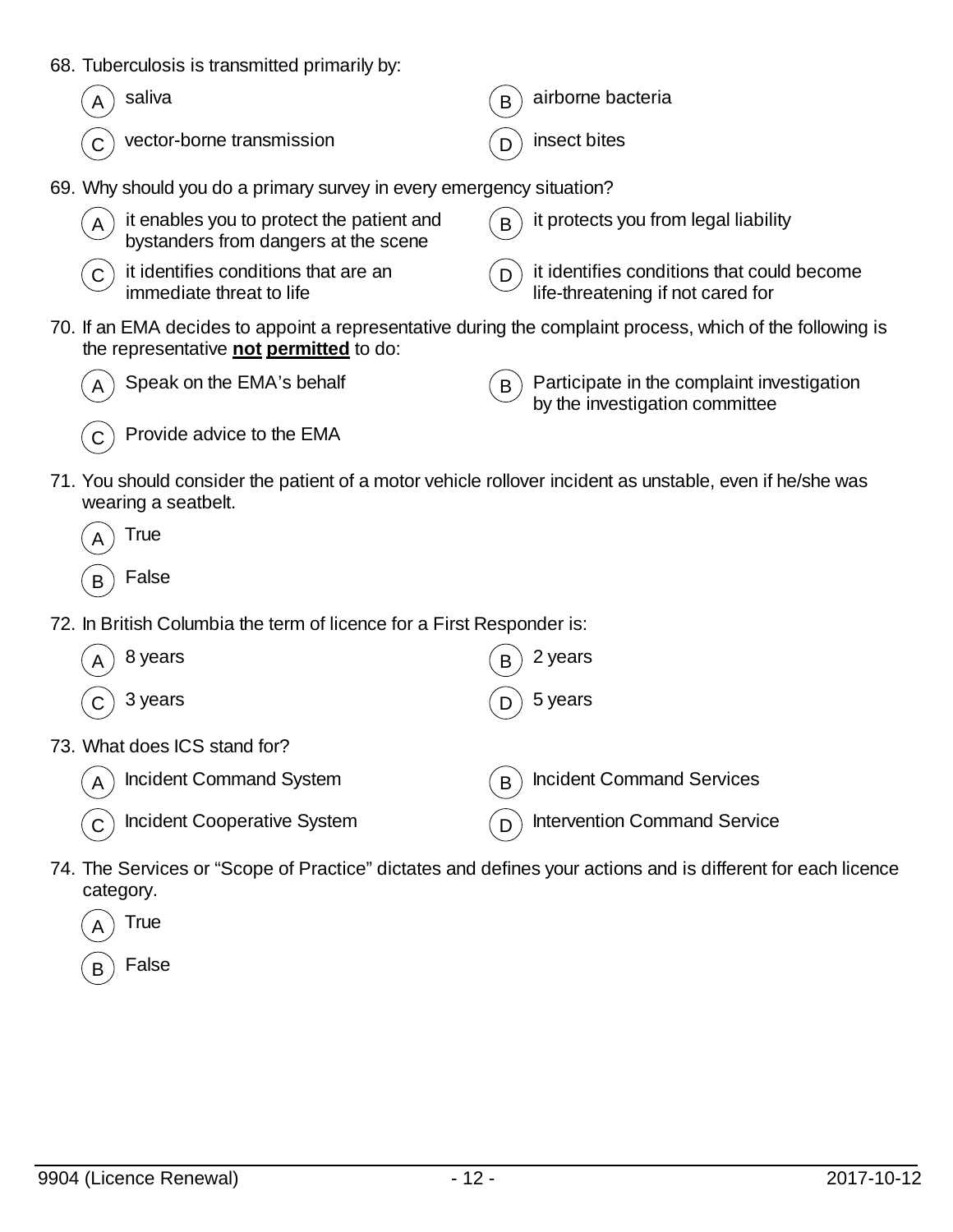75. The patient is within 2 weeks of her delivery due date. She has delivered a baby before with no complications. Her contractions are four minutes apart and she has a sensation of rectal pressure. Her water broke an hour ago. The EMA knows that delivery is:

| $\widehat{A}$ Delayed           | $\binom{B}{B}$ Ectopic |
|---------------------------------|------------------------|
| $\widehat{\mathsf{C}}$ Imminent | $\binom{1}{D}$ Premate |

**Premature** 

76. EMAs are called to a home where a woman is in labour, crowning is noted and birth is imminent. In addition they also see a loop of rope-like tissue protruding from the vaginal opening. What complication of childbirth is occurring?

| $\left(\begin{matrix}A\end{matrix}\right)$ Breech birth                        | $\binom{B}{B}$ Miscarriage        |
|--------------------------------------------------------------------------------|-----------------------------------|
| $\left(\begin{matrix} \widehat{\mathsf{C}} \end{matrix}\right)$ Prolapsed cord | $\binom{1}{D}$ Abruptio placentae |

- 77. An adult person is acting in a manner dangerous to himself. If the person refuses to accept your assistance, legally how should you proceed?
	- A Request police assistance; through the Mental Health Act, a police officer is empowered to arrest the person and provide medical aid  $\mathbf{B}$ ) You are empowered; through the Emergency Health Services Act, to restrain the person using the minimum force necessary and to provide medical aid  $\left( \mathsf{c}\right)$  You are empowered; through the Mental
		- $\mathcal{L}(\mathsf{D})$  The person has the right to refuse service; legally you cannot do anything more unless the person injures himself to the point where he is unable to refuse aid
- 78. With severe hypothermia, a maximum of three shocks can be delivered with an AED.
	- **True** False
- 79. The secondary survey has several parts, they are:

Health Act, to restrain the person using the minimum force necessary to provide

LOC, DABC, RBS  $(B)$  scene assessment, primary, secondary,

medical aid

 $\mathsf{C}$  ) history, vital signs, head to toe examination

- reporting of data scene assessment, LOC, DABC, RBS, skin
- 80. Non-electric space heaters are a source of carbon monoxide?
	- **True** False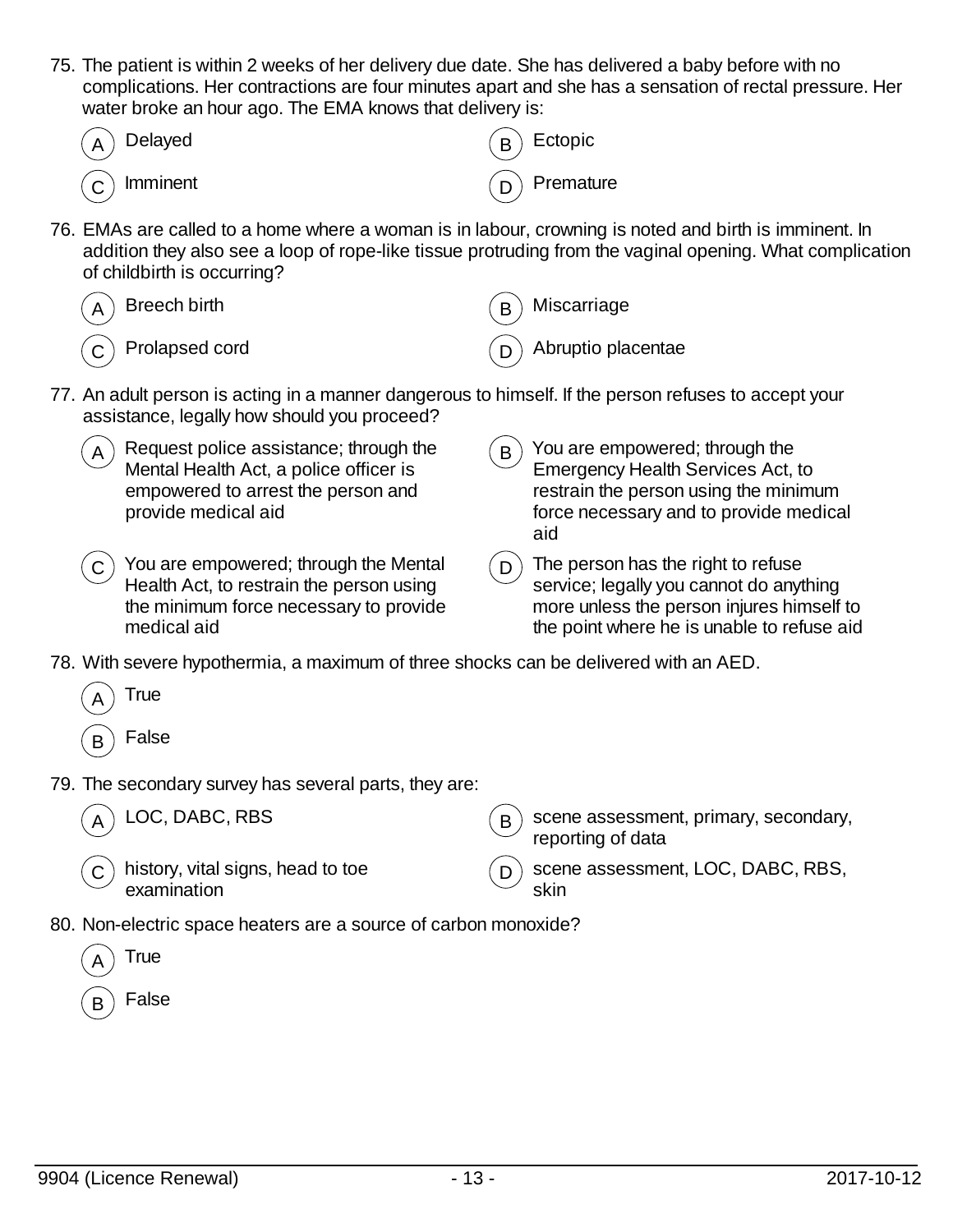- 81. An Emergency Medical Assistant (EMA) is obligated to assume responsibility for personal and professional development, and maintain professional standards through training and peer mentoring. Where is this statement found?
- Emergency Health Services Act  $(B)$  Emergency Medical Assistants Regulation: Schedule 3 Code of Ethics  $\sigma(\mathbf{C})$  Health Professions Act  $\sigma(\mathbf{D})$  Emergency Health Services Regulation 82. How is information on gunshot wound and stabbings reported to police?  $A)$  email report  $(B)$  oral report facsimile report 83. When determining last oral intake you are only concerned with the last time the patient had something to eat not drink. **True**  $_B$ ) False 84. What is a clear sign that respirations are failing and you must oxygenate with 15L/min and ventilate with a BVM immediately?  $_A$ ) rapid breathing of more than 20 breaths per minute  $B$  pale, white skin  $\sigma$ ) slow, shallow breathing of less than 10 breaths per minute  $(D)$  wheezing with more than 20 breaths per minute 85. Bandages are used to:  $(A)$  pack large gaping wounds  $(B)$  hold a dressing in place  $(C)$  cover a wound  $(D)$  provide temporary bleeding control 86. Which of the following is **not** a good characteristic of a professional EMA? Confident leadership  $(B)$  Excellent judgment  $\overline{C}$  Strong opinions about ethnic groups  $\overline{D}$  Ability to develop a rapport with a wide variety of patients  $(E)$  Ability to function independently 87. While doing good CPR you feel ribs breaking. You should:  $A \cap A$  Start abdominal thrusts  $B \cap B$  Move to different hand placement on chest Maintain CPR at original rate and pressure Continue but use less pressure  $E$  Stop CPR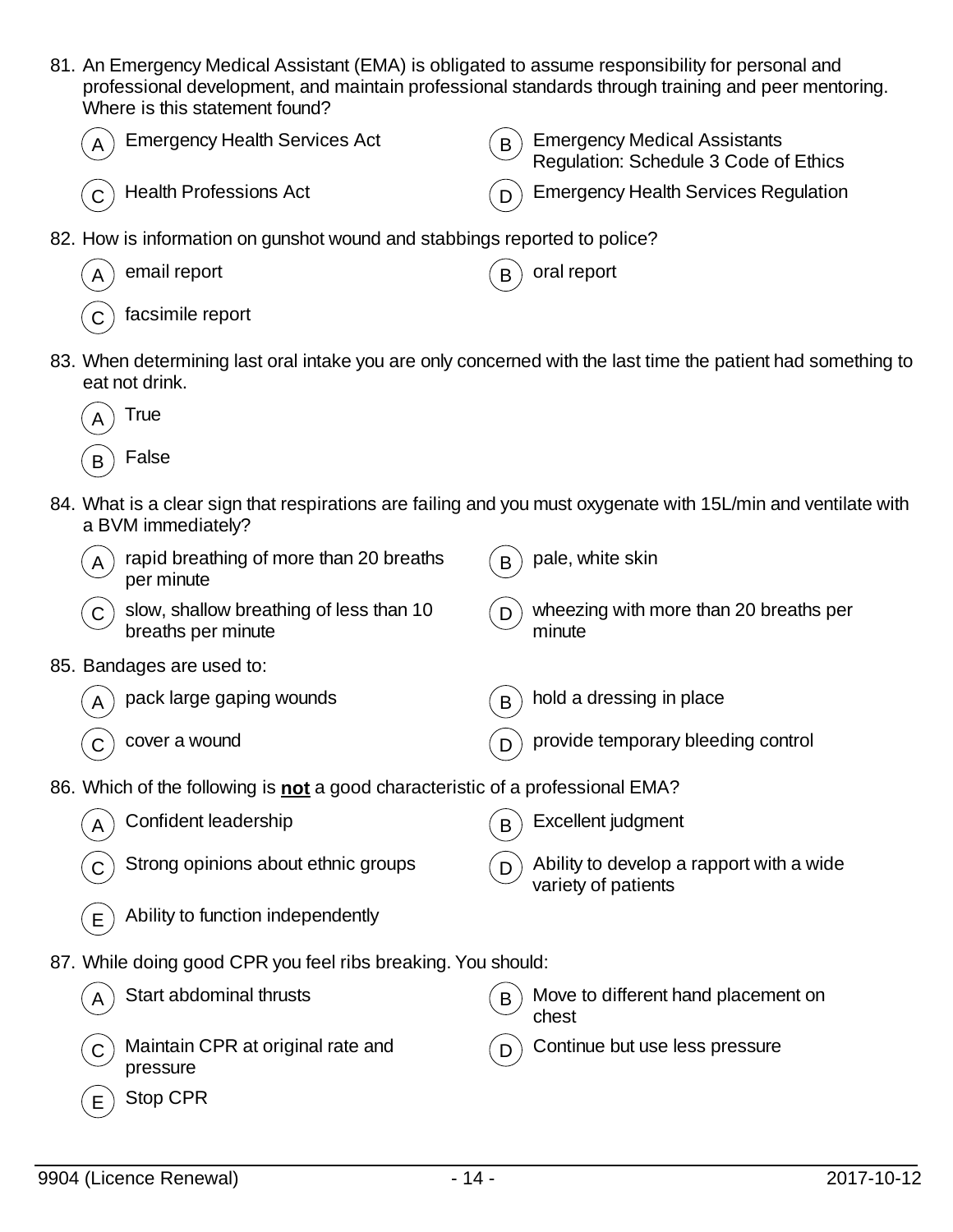- 88. If respiratory distress is not treated, what two steps will follow?
	- $\mathbf{A}$  heaving respirations, then laboured breathing  $\mathbf{B}$ ) failing respirations, then respiratory arrest  $C$ ) respiratory emergency, then heaving  $(D)$  cardiac arrest, then respiratory arrest
- 89. A reduced level of consciousness is an indication that brain function is compromised.



respirations

90. Which airway structure moves up and down allowing air travel to the lungs while keeping food and water out?

| $(A)$ epiglottis        | $(B)$ trachea |
|-------------------------|---------------|
| $\widehat{C}$ esophagus | $(D)$ larynx  |

91. Up to how long could the symptoms of a near-drowning be delayed when the patient has aspirated some water to the lungs?

| $\binom{1}{A}$ 5 hours                                | $\binom{1}{B}$ 10 hours |
|-------------------------------------------------------|-------------------------|
| $\left(\begin{matrix} 1 \end{matrix}\right)$ 15 hours | $\binom{1}{D}$ 72 hours |

92. The rate of CPR compressions for adult patients is:

| $\binom{100}{4}$ 100 per minute                                 | $\binom{1}{\mathsf{B}}$ 72 per minute                    |
|-----------------------------------------------------------------|----------------------------------------------------------|
| $\left(\begin{matrix} 1 \\ 0 \end{matrix}\right)$ 80 per minute | $\left(\begin{matrix}D\end{matrix}\right)$ 92 per minute |

93. In a cardiac arrest with 2 rescuers, an oropharyngeal airway should be measured and inserted and oxygen applied:

| $\tilde{A}$ While the EMA-First Responder is<br>$\overline{\mathcal{L}}$ assessing the airway | $(B)$ Prior to ventilating the patient |
|-----------------------------------------------------------------------------------------------|----------------------------------------|
| $\overline{C}$ As soon as practical after the AED<br>protocol is started                      | $(p)$ After 4 minutes of CPR           |

 $94.$  The danger of rupturing the sac that contains the amniotic fluid around the newborn is that:

| $\mathcal{A}$ It can lead to infection in the fetus                | $\mathbf{B}$ it can lead to infection in the mother    |
|--------------------------------------------------------------------|--------------------------------------------------------|
| $\mathcal{L}(\mathbf{C})$ It can cause the mother to be starved of | $\binom{1}{D}$ It can cause the fetus to be starved of |
| oxygen                                                             | oxvaen                                                 |